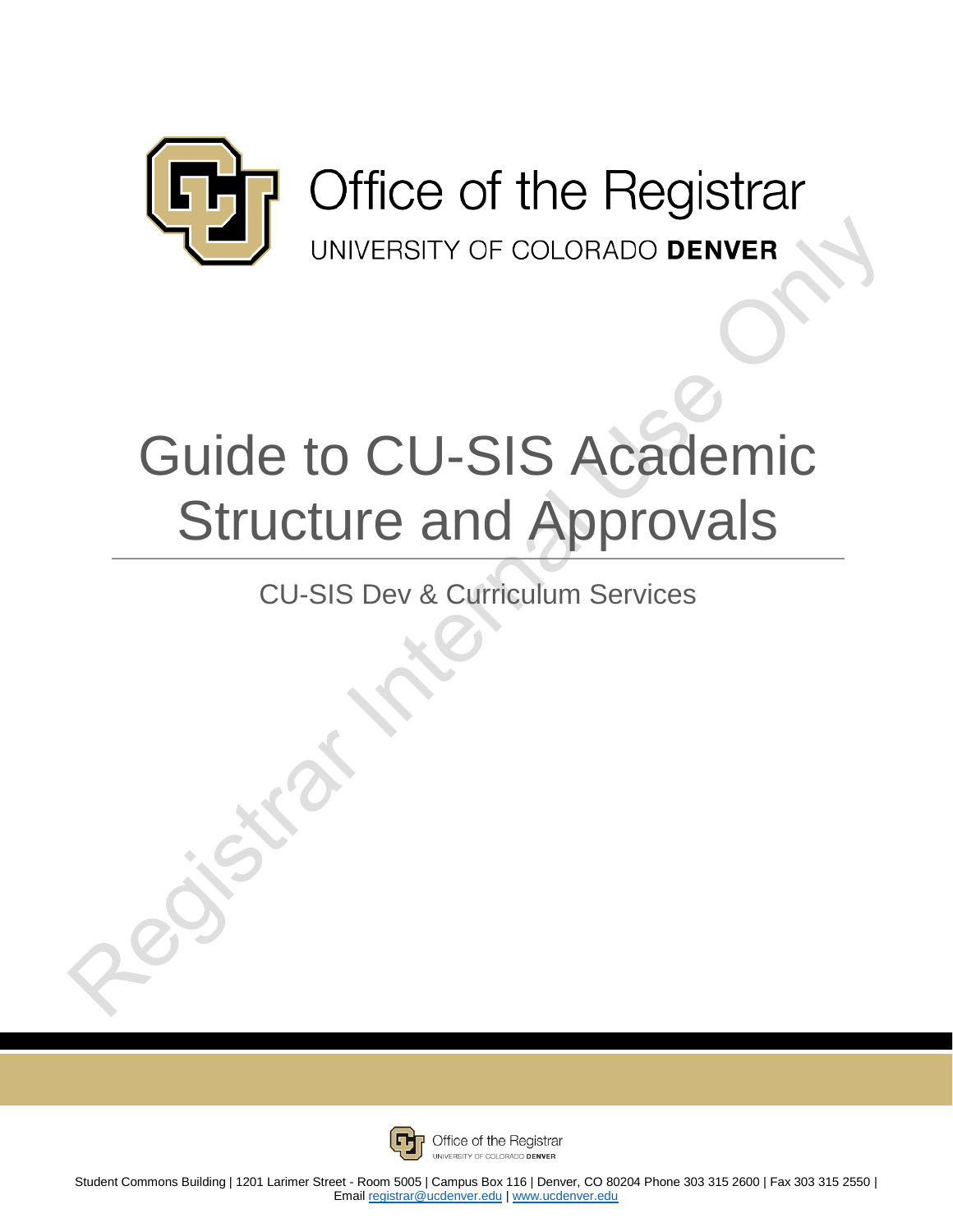

| <b>Version Control Table</b> |                         |                                                                |             |  |  |
|------------------------------|-------------------------|----------------------------------------------------------------|-------------|--|--|
| <b>Version #</b>             | <b>Author</b>           | <b>Purpose/Change</b>                                          | <b>Date</b> |  |  |
| 1.0                          | <b>Allison Diekhoff</b> | Initial draft                                                  | 11/17/2021  |  |  |
| 2.0                          | <b>Allison Diekhoff</b> | Correction made to<br>emphasis/specialization/etc, incorrectly | 12/8/2021   |  |  |
|                              |                         | listed as a plan code but is a subplan code                    |             |  |  |

## **Contents**

| *As guidance, the following approval steps and notifications are required for new degrees3 |  |
|--------------------------------------------------------------------------------------------|--|
|                                                                                            |  |
|                                                                                            |  |
|                                                                                            |  |
|                                                                                            |  |
|                                                                                            |  |
|                                                                                            |  |
|                                                                                            |  |
|                                                                                            |  |
|                                                                                            |  |
|                                                                                            |  |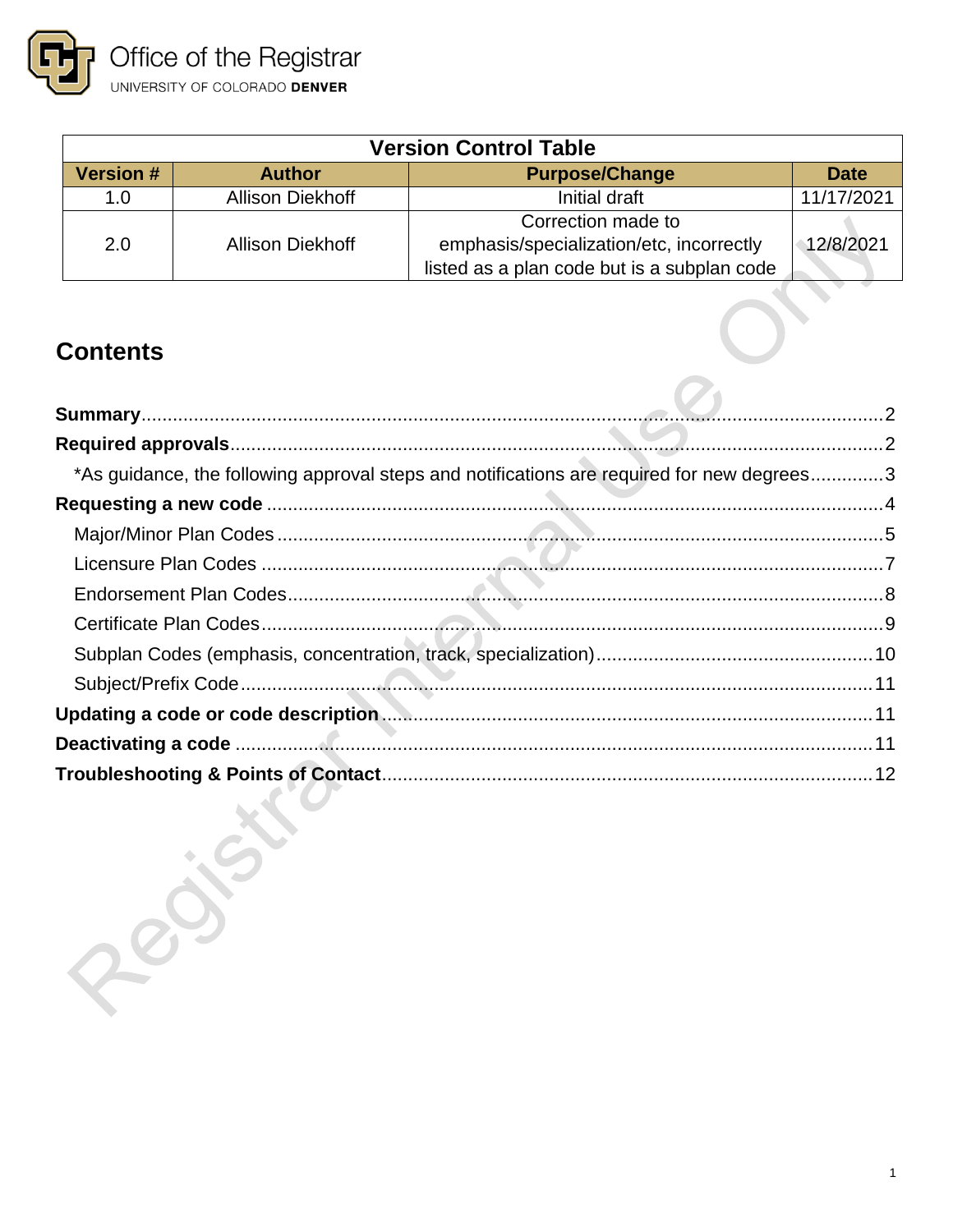

### <span id="page-2-0"></span>**Summary**

For course coordinator use only.

The CU-SIS academic structure codes drive multiple processes in Financial Aid, Bursar, Admissions, Degree Audit, Transfer Articulation, Advising, Institutional Research, Graduation Processing, and more.

- School/College/Entity/Category are identified by **Program Code**.
- Majors, minors, licensures, certificates, endorsements, dual-degrees are identified by **Plan Codes**.
- Emphases, tracks, specializations, concentrations, and additional tracking identifiers (online program, 4+1, special cohort/location) are identified by **Subplan Codes**, which are linked to the parent Plan Code.
- Course prefixes are identified as **Subject Codes**.

Submit the Academic Structure Request Form after you have obtained all necessary academic approvals (school/college curriculum committees, Dean approval, Regent approval, etc.). After submission, the Office of the Registrar will vet the request through the Office of Institutional Research and Effectiveness, Financial Aid, and Bursar. When codes are ready, the Registrar's Office notifies constituents. Codes will be created within 3-4 weeks.

### <span id="page-2-1"></span>**Required approvals**

Prior to submitting the Academic Structure Form, the following approvals should be obtained. Keep these on file within your School/College/Department (you may be asked to provide a copy).

- **Subject/Prefix Code** 
	- o School/College Curriculum Committee
	- o Associate Dean or approved signature authority
- **\*Major** *(Plan Code tied to a Program Code)*
	- o UCC (Undergrad only)
	- o School/College Curriculum Committee
	- o Associate Dean or approved signature authority
	- o Provost's Office
	- o Board of Regents (approvals are bi-annual)
- **Minor** *(Plan Code tied to a Career)*
	- o UCC (Undergrad only)
	- o School/College Curriculum Committee
	- o Associate Dean or approved signature authority
- **Emphasis** | **Concentration** | **Track** | **Specialization** *(Subplan Code tied to a Plan Code)*
	- o UCC (Undergrad only)
	- o School/College Curriculum Committee
	- o Associate Dean or approved signature authority
- **Licensure** *(Plan Code tied to a Program Code)*
	- o UCC (Undergrad only)
	- o School/College Curriculum Committee
	- o External Licensing Entity
	- o Associate Dean or approved signature authority
- **Endorsement** *(Plan Code tied to a Program Code)*
	- o UCC (Undergrad only)
	- o School/College Curriculum Committee
	- o External Licensing Entity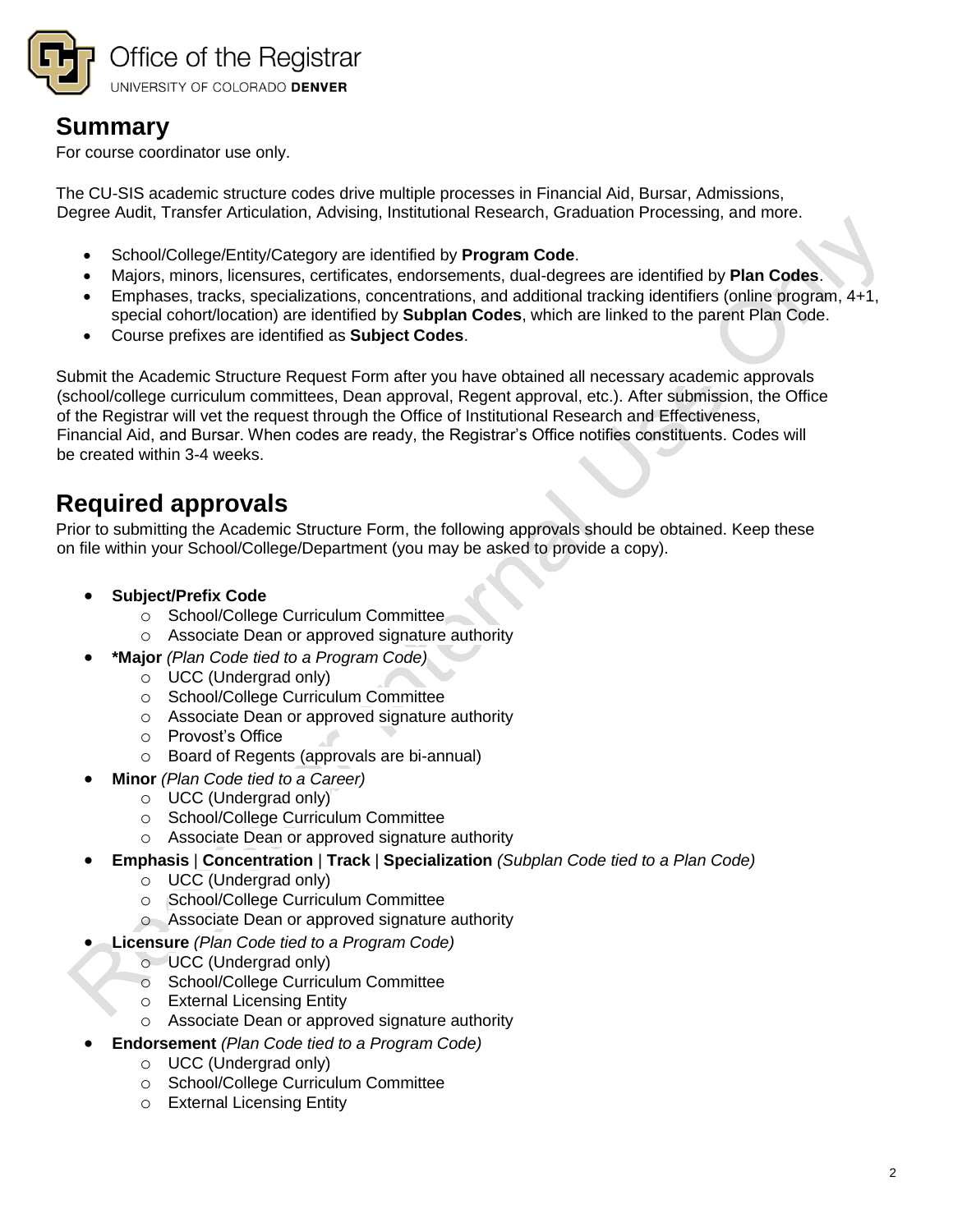

UNIVERSITY OF COLORADO DENVER

- o Associate Dean or approved signature authority
- **Certificate** (only for programs offered through CU-SIS) *(Plan Code tied to a Career)*
	- o UCC (Undergrad only)
	- o School/College Curriculum Committee
	- o Associate Dean or approved signature authority
- **4+1 tracking** *(Subplan Code tied to a Plan Code)*
	- o UCC (Undergrad only)
	- o School/College Curriculum Committee
	- o Associate Dean or approved signature authority
- **Dual degree tracking** *(Subplan Code tied to a Plan Code)*
	- o School/College Curriculum Committee
	- o Associate Dean or approved signature authority
- **Online programs** *(Subplan Code tied to a Plan Code)*
	- o School/College Curriculum Committee
	- o Associate Dean or approved signature authority
- **Other population tracking (only for programs offered through CU-SIS)** *(Subplan Code tied to a Plan Code)*
	- o School/College Curriculum Committee
	- o Associate Dean or approved signature authority

#### <span id="page-3-0"></span>**\*As guidance, the following approval steps and notifications are required for new degrees**

| <b>Steps and Approvals/Notifications Required</b>                                                | <b>New Degrees</b>       |  |  |  |
|--------------------------------------------------------------------------------------------------|--------------------------|--|--|--|
|                                                                                                  | <b>Completely New OR</b> |  |  |  |
|                                                                                                  | <b>Track Conversion</b>  |  |  |  |
| CU Denver / CU Anschutz and University of Colorado Academic and Administrative<br><b>Offices</b> |                          |  |  |  |
| Documentation that the Dean or their designee                                                    | Yes                      |  |  |  |
| supports program                                                                                 |                          |  |  |  |
| School/College Approvals                                                                         | Yes                      |  |  |  |
| Graduate School (if GS will confer the                                                           | Yes                      |  |  |  |
| degree/certificate)                                                                              |                          |  |  |  |
| Develop a 5 yr budget with the Office of Fiscal<br>Planning                                      | Yes                      |  |  |  |
| Develop the Program Plan in collaboration with the<br>Office of Academic Planning (OAP)          | Yes                      |  |  |  |
| Approval by the Budget Priorities Committee (CU<br>Denver only)                                  | Yes                      |  |  |  |
| Approval by the Vice Chancellor for Budget &<br>Finance, Provost & Chancellor                    | Yes                      |  |  |  |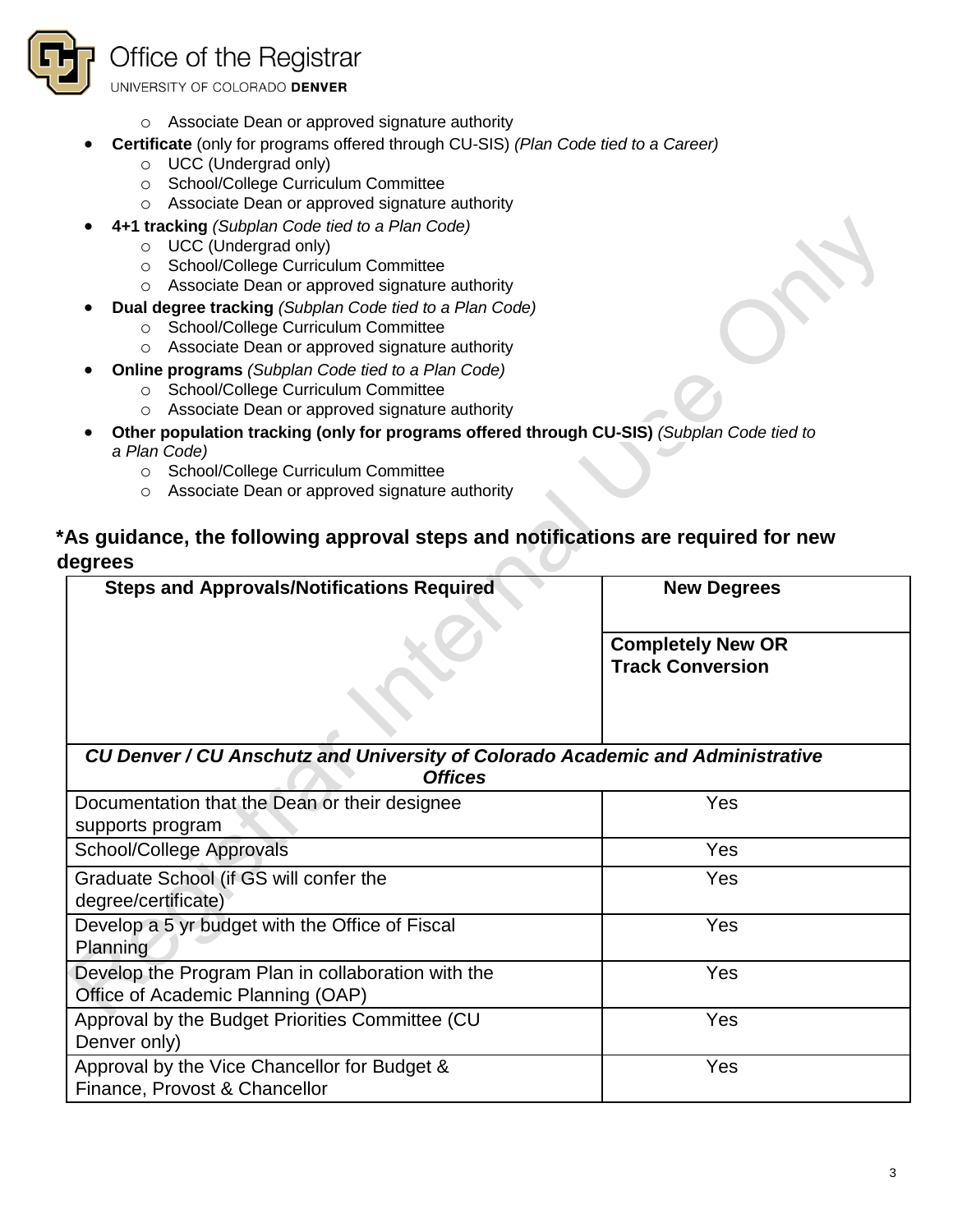| University Affairs Committee of the CU Board of<br>Regents (BoR) and full BoR     | Yes                                                                                    |
|-----------------------------------------------------------------------------------|----------------------------------------------------------------------------------------|
| Colorado Commission on Higher Education (CCHE)                                    | CU System office notifies<br><b>CDHE</b>                                               |
| Work with the Director of Assessment to develop an<br>assessment of learning plan | After approval by CU BoR                                                               |
| Submit curriculum updates and degree requirements<br>to the Registrar's Office    | After approval by CU BoR                                                               |
| Work with Registrar Office to build plan/subplan in<br><b>CU-SIS database</b>     | After approval by CU BoR                                                               |
| Office of Financial Aid (OFA)                                                     | <b>Coordinated by Registrar's</b><br>Office after Academic<br>Structure form submitted |
| <b>Bursar Office</b>                                                              | Coordinated by Registrar's<br>Office after Academic<br>Structure form submitted        |
| Office of Institutional Research and Effectiveness<br>(OIRE)                      | Coordinated by Registrar's<br>Office after Academic<br>Structure form submitted        |

### <span id="page-4-0"></span>**Requesting a new code**

**If the request involves an initiation of a contractual or other arrangement wherein CU Denver outsources some portion of one or more of this education program to any of the following parties: an unaccredited institution, an institution that is not accredited by an accreditor recognized by the U.S. Department of Education, or a corporation or other entity, then you must contact IR.**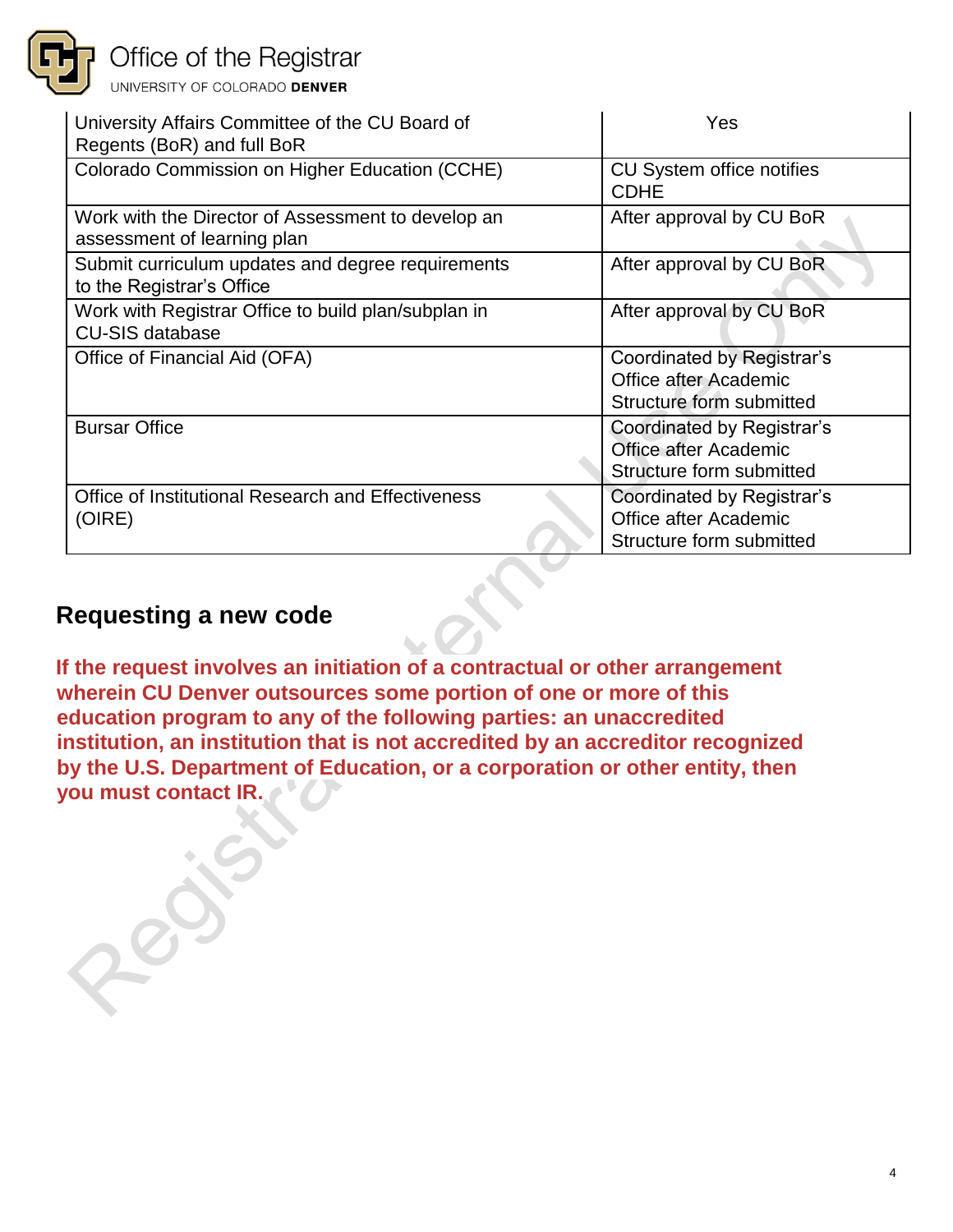Office of the Registrar UNIVERSITY OF COLORADO DENVER

### <span id="page-5-0"></span>**Major/Minor Plan Codes**



- Enter the first term the code can be used
	- Indicate if the program can be completed 100% online (indicates that a subplan is also needed)
		- $\circ$  Indicate if the online program is supported by the Office of Digital Education through their service model
		- o ODE-supported programs should be on the admissions application
- Indicate if it should be added to the admissions application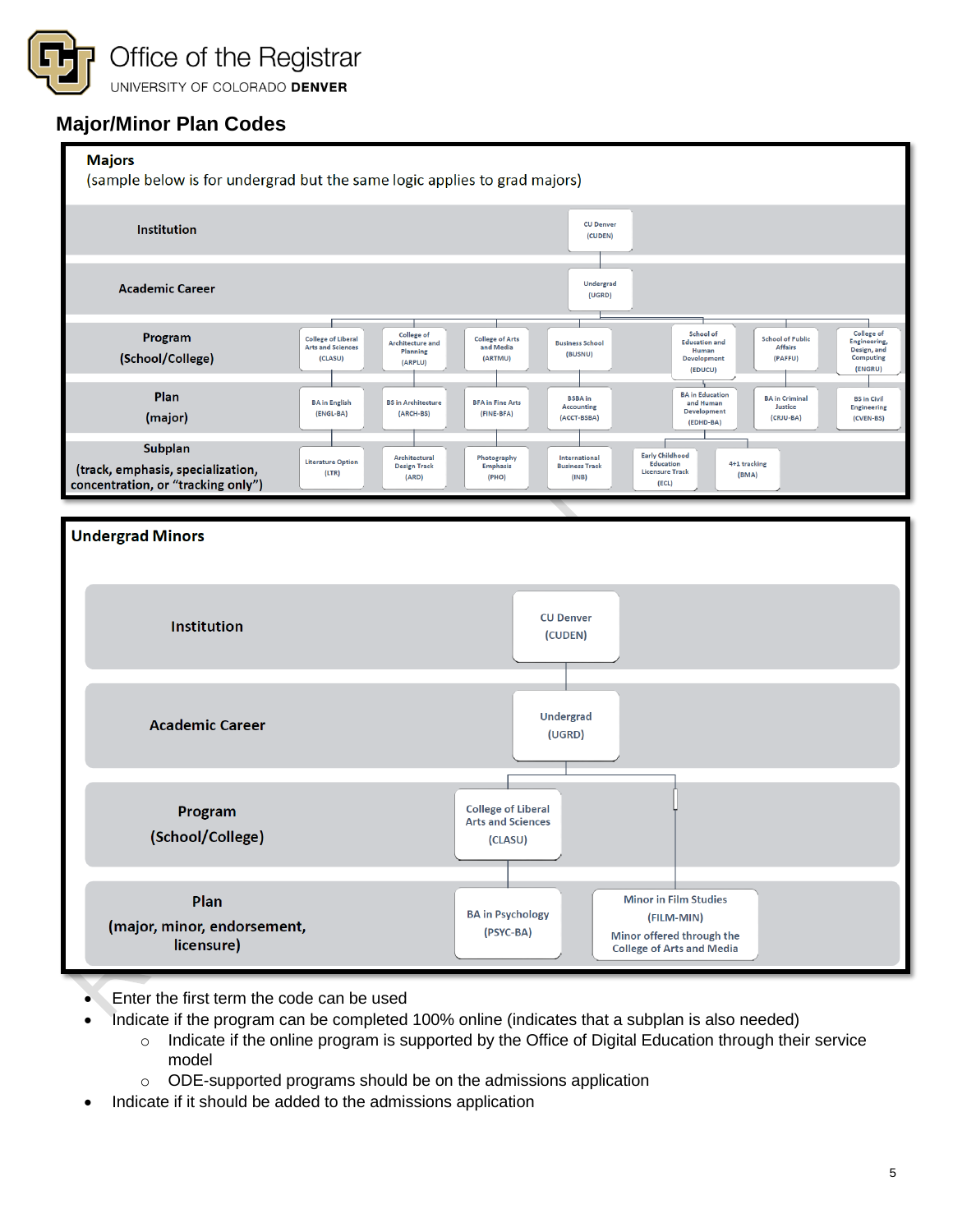

UNIVERSITY OF COLORADO DENVER

- o Indicate which admissions office maintains your application
- $\circ$  Minor minors are not part of the admissions application
- Indicate if the program is offered an off-campus location, and whether a new location needs to be approved
- Indicate if the program is limited to students in the school/college
	- o Majors limited to school/college. Select your school/college.
	- o Minors not limited to school/college. Select the career.
- Select the plan type
- Enter the name of the program (limited to 30 characters)
- Enter the code you are requesting (if not available, the Registrar's Office will select an available code). See reference below for code structure requirements.
	- $\circ$  "Academic Plan" = Short description code (4 letters) followed by a dash ("-") and code structure according to the type of code being requested (ex. PMBA-MBA is for Master in Public Administration).
	- $\circ$  When a major is offered as multiple degree types, a unique 4-letter code is required for each in order for the degree audit system to work properly (the audit only reads the first 4 letters, and this was by design and applies to all campuses).
	- $\circ$  CSCI-BS and CSCS-BA (Computer Science) is an example of two degree types where the plan has the same name, but one is a Bachelor of Science and the other is a Bachelor of Arts

Major (examples only) XXXX-BA XXXX-BS XXXX-BSBA XXXX-MBA XXXX-ADL XXXX-BFA

Minor XXXX-MIN

- Optional: Enter the CIP (or leave blank if not known)
	- $\circ$  The Classification of Instructional Programs (CIP) provides a taxonomic scheme that supports the accurate tracking and reporting of fields of study and program completions activity. CIP was originally developed by the U.S. Department of Education's National Center for Education Statistics (NCES) in 1980, with revisions occurring in 1985, 1990, 2000, 2010 and 2020.
	- o A CIP code is required for all majors, minors, licensures, endorsements, and aid-eligible certificates.
	- o The Registrar's Office will confirm and/or obtain the correct CIP code from the Office of Institutional Research and Effectiveness on your behalf.
- Enter the program length in years
- Attach the program requirements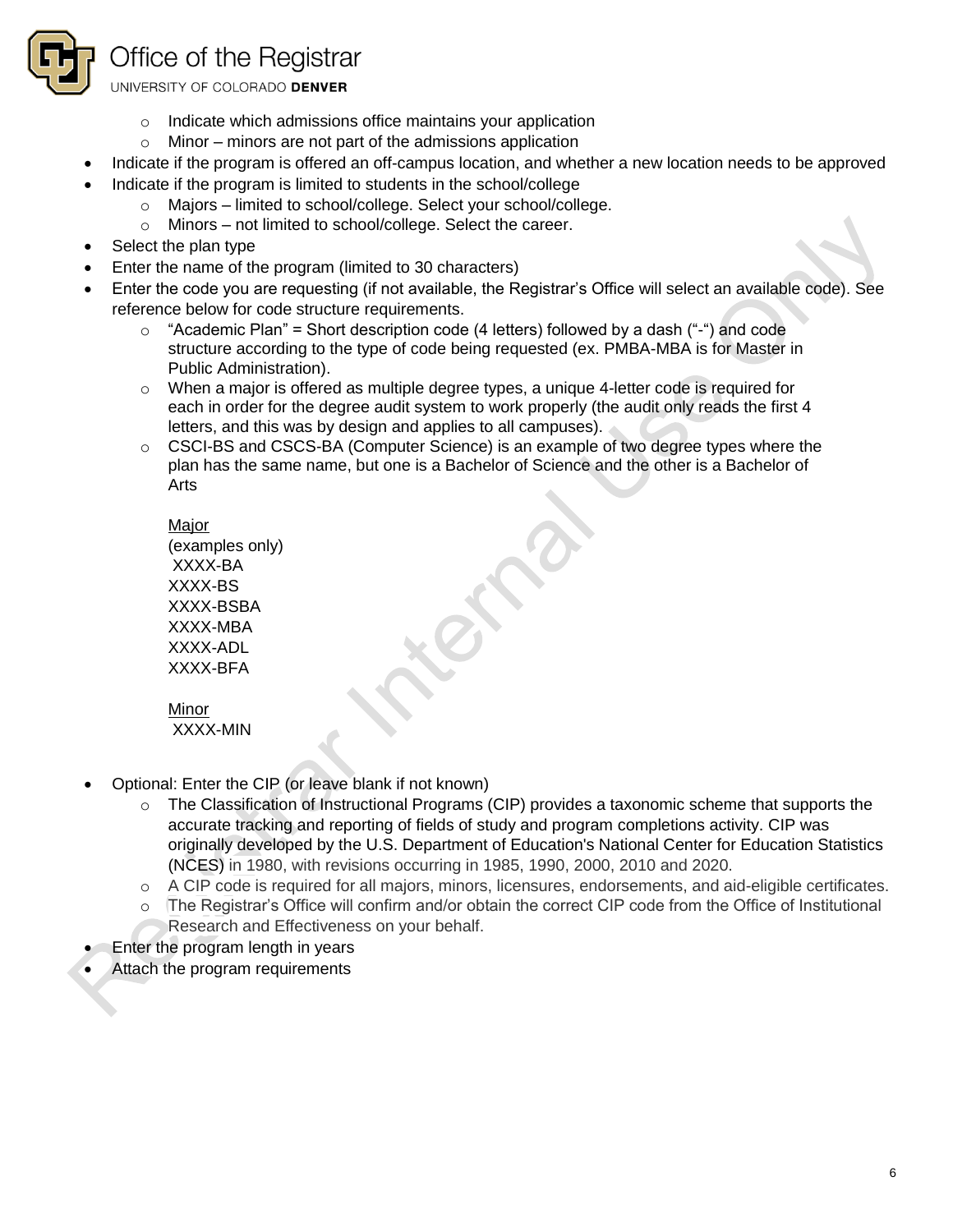

### <span id="page-7-0"></span>**Licensure Plan Codes**

#### **Licensures and Endorsements**

- to be eligible for title IV funds, must be pursued along with a major and coursework must also apply to the major. (sample below is for undergrad but the same logic applies to grad majors)



- Enter the first term the code can be used
- Indicate if the program can be completed 100% online (indicates that a subplan is also needed)
	- $\circ$  Indicate if the online program is supported by the Office of Digital Education through their service model
		- o ODE-supported programs should be on the admissions application
- Indicate if it should be added to the admissions application
	- o Indicate which admissions office maintains your application
- Indicate if the program is offered an off-campus location, and whether a new location needs to be approved
- Indicate that the program is limited to students in the school/college
- Select the plan type
- Enter the name of the program (limited to 30 characters)
- Enter the code you are requesting (if not available, the Registrar's Office will select an available code). See reference below for code structure requirements.
	- $\circ$  "Academic Plan" = Short description code (4 letters) followed by a dash ("-") and code structure according to the type of code being requested (ex. PMBA-MBA is for Master in Public Administration).
	- o When a major is offered as multiple degree types, a unique 4-letter code is required for each in order for the degree audit system to work properly (the audit only reads the first 4 letters, and this was by design and applies to all campuses).
	- CSCI-BS and CSCS-BA (Computer Science) is an example of two degree types where the plan has the same name, but one is a Bachelor of Science and the other is a Bachelor of Arts

**Licensure** XXXX-LICN (non-degree grad) XXXX-LICG (grad)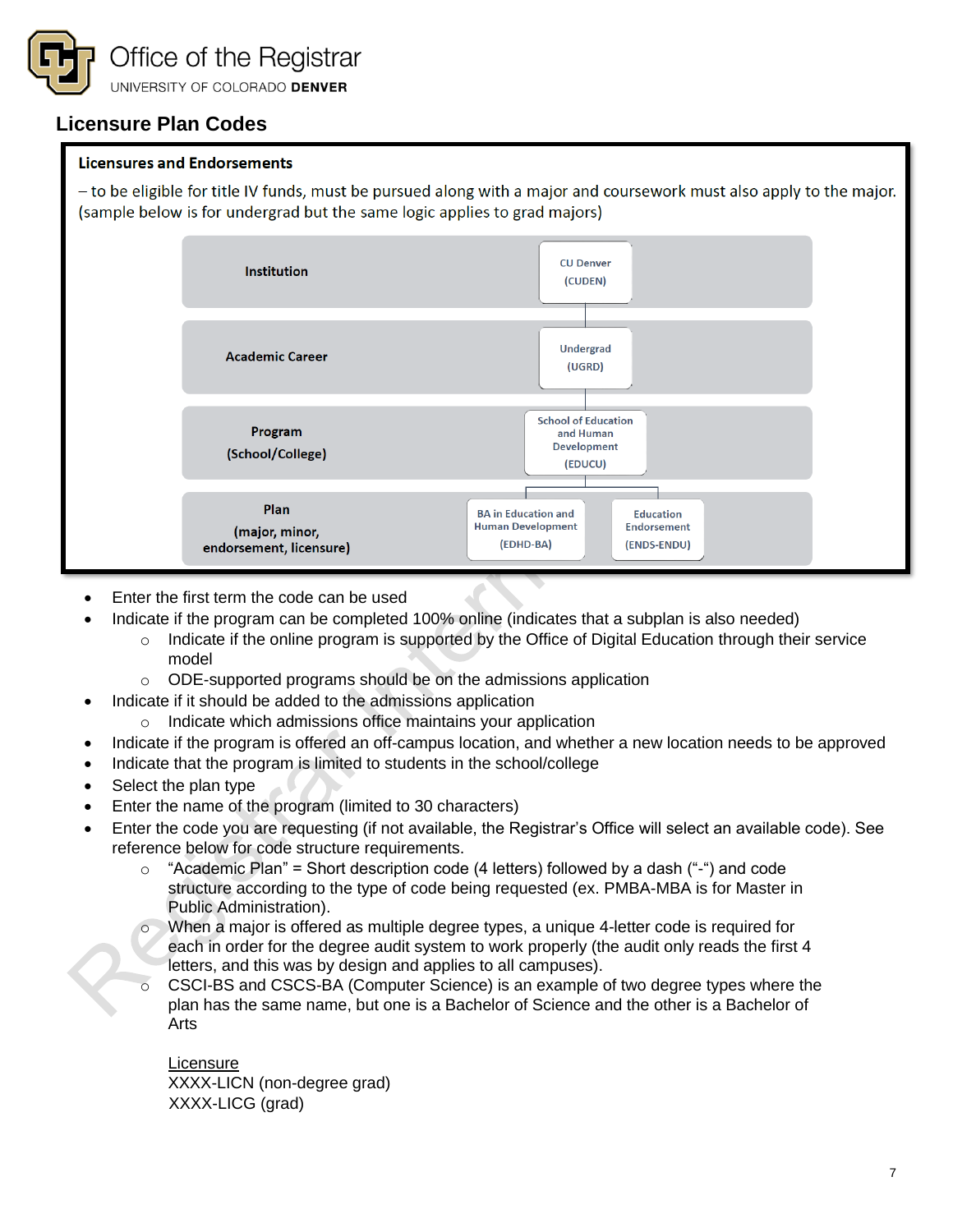

XXXX-LICU (undergrad)

- Enter the CIP or leave blank if not known
- Enter the program length in years
- Attach the program requirements

#### <span id="page-8-0"></span>**Endorsement Plan Codes**

#### **Licensures and Endorsements**

- to be eligible for title IV funds, must be pursued along with a major and coursework must also apply to the major. (sample below is for undergrad but the same logic applies to grad majors)



- Enter the first term the code can be used
- Indicate if the program can be completed 100% online (indicates that a subplan is also needed)
	- $\circ$  Indicate if the online program is supported by the Office of Digital Education through their service model
	- o ODE-supported programs should be on the admissions application
- Indicate if it should be added to the admissions application
	- o Indicate which admissions office maintains your application
- Indicate if the program is offered an off-campus location, and whether a new location needs to be approved
- Indicate that the program is limited to students in the school/college
- Select the plan type
- Enter the name of the program (limited to 30 characters)
- Enter the code you are requesting (if not available, the Registrar's Office will select an available code). See reference below for code structure requirements.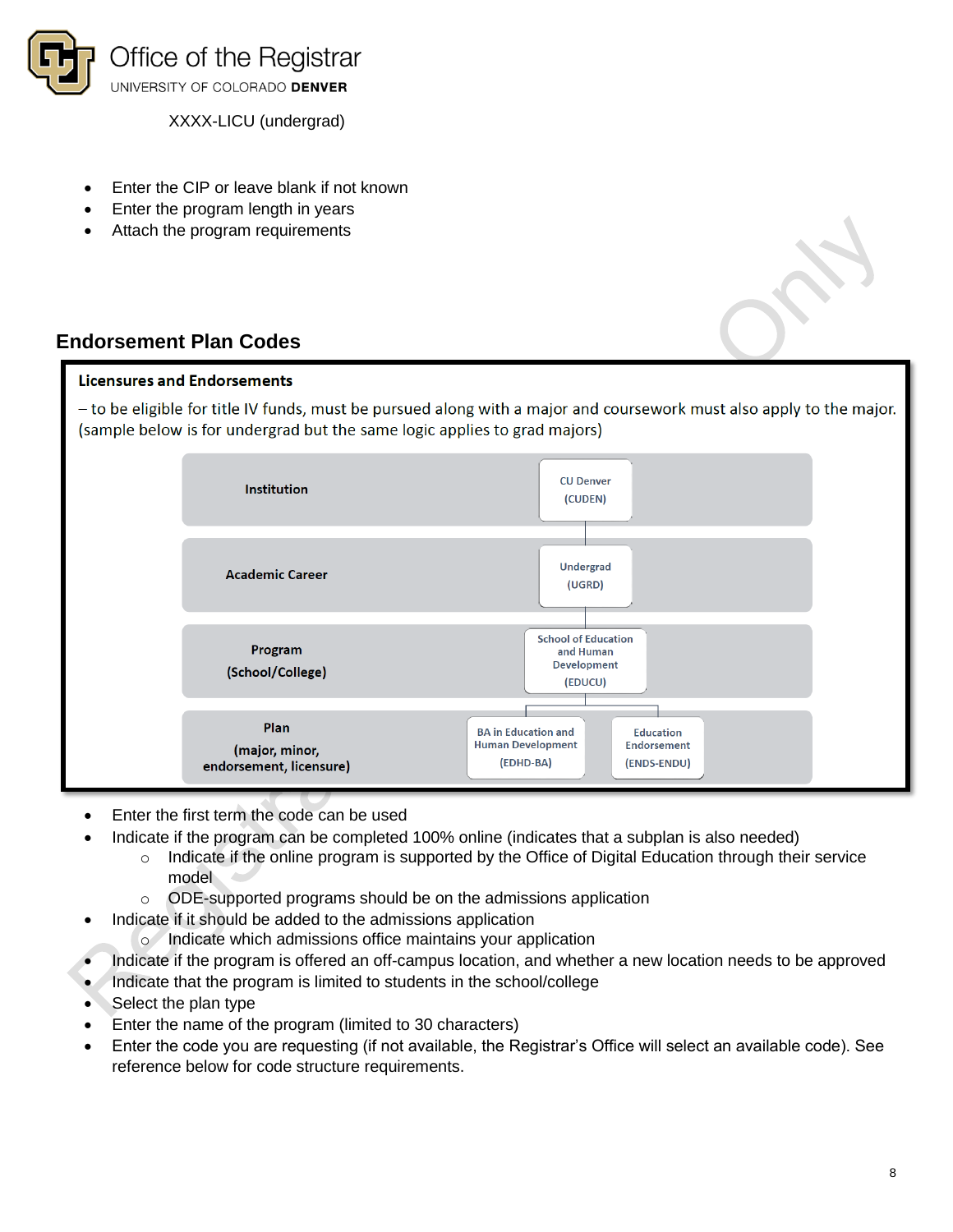

UNIVERSITY OF COLORADO DENVER

- $\circ$  "Academic Plan" = Short description code (4 letters) followed by a dash ("-") and code structure according to the type of code being requested (ex. PMBA-MBA is for Master in Public Administration).
- $\circ$  When a major is offered as multiple degree types, a unique 4-letter code is required for each in order for the degree audit system to work properly (the audit only reads the first 4 letters, and this was by design and applies to all campuses).
- $\circ$  CSCI-BS and CSCS-BA (Computer Science) is an example of two degree types where the plan has the same name, but one is a Bachelor of Science and the other is a Bachelor of Arts

Endorsement XXXX-ENDN (non-degree grad) XXXX-ENDG (grad) XXXX-ENDU (undergrad)

- Enter the CIP or leave blank if not known
- Enter the program length in years
- Attach the program requirements

### <span id="page-9-0"></span>**Certificate Plan Codes**



- Enter the first term the code can be used
- Indicate if the program can be completed 100% online (indicates that a subplan is also needed)
	- $\circ$  Indicate if the online program is supported by the Office of Digital Education through their service model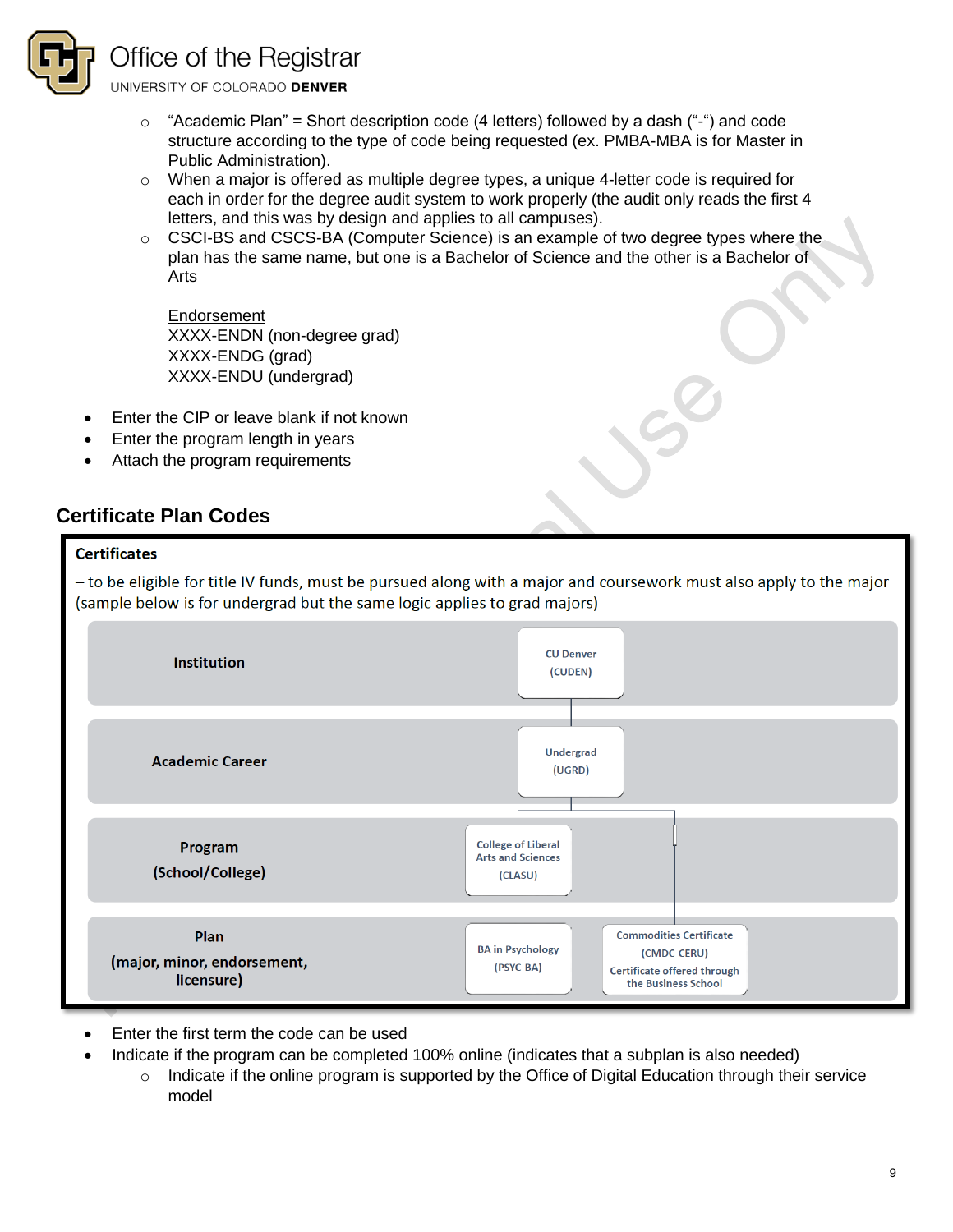

UNIVERSITY OF COLORADO DENVER

- o ODE-supported programs should be on the admissions application
- Indicate if it should be added to the admissions application
	- o Indicate which admissions office maintains your application
- Indicate if the program is offered an off-campus location, and whether a new location needs to be approved
- Indicate that the program is NOT limited to students in the school/college
- Select the plan type
- Enter the name of the program (limited to 30 characters)
- Enter the code you are requesting (if not available, the Registrar's Office will select an available code). See reference below for code structure requirements.
	- $\circ$  "Academic Plan" = Short description code (4 letters) followed by a dash ("-") and code structure according to the type of code being requested (ex. PMBA-MBA is for Master in Public Administration).
	- $\circ$  When a major is offered as multiple degree types, a unique 4-letter code is required for each in order for the degree audit system to work properly (the audit only reads the first 4 letters, and this was by design and applies to all campuses).
	- o CSCI-BS and CSCS-BA (Computer Science) is an example of two degree types where the plan has the same name, but one is a Bachelor of Science and the other is a Bachelor of Arts

**Certificate** XXXX-CERN (non-degree grad) XXXX-CERG (grad) XXXX-CERU (undergrad)

- Enter the CIP or leave blank if not known
- Enter the program length in years
- Attach the program requirements

### <span id="page-10-0"></span>**Subplan Codes (emphasis, concentration, track, specialization)**

- Must be tied to a plan code.
- Must indicate if the subplan affects cost, how tuition is assessed, or financial aid
- Enter the code you are requesting (if not available, the Registrar's Office will select an available code). See reference below for code structure requirements.
	- $\circ$  Subplan = Short description code (3 letters, or 3 letters followed by "\_ONLINE", "\_XXXXXX for dual majors)

#### BA/BS Dual

- Code is always BBD\_[XXXXXX] (last 6 are used to identify majors)
- Description is always "BA-BS-Dual"
- Prints on transcripts
- Used for degree audit purposes

#### 4+1 Subplans

- Code is always BMA or BMA\_ONLINE
	- o If you need a different code for your 4+1, provide additional information in the comments
- Subplan Name/Description only appears in CU-SIS. Is always "BA/BS to Masters"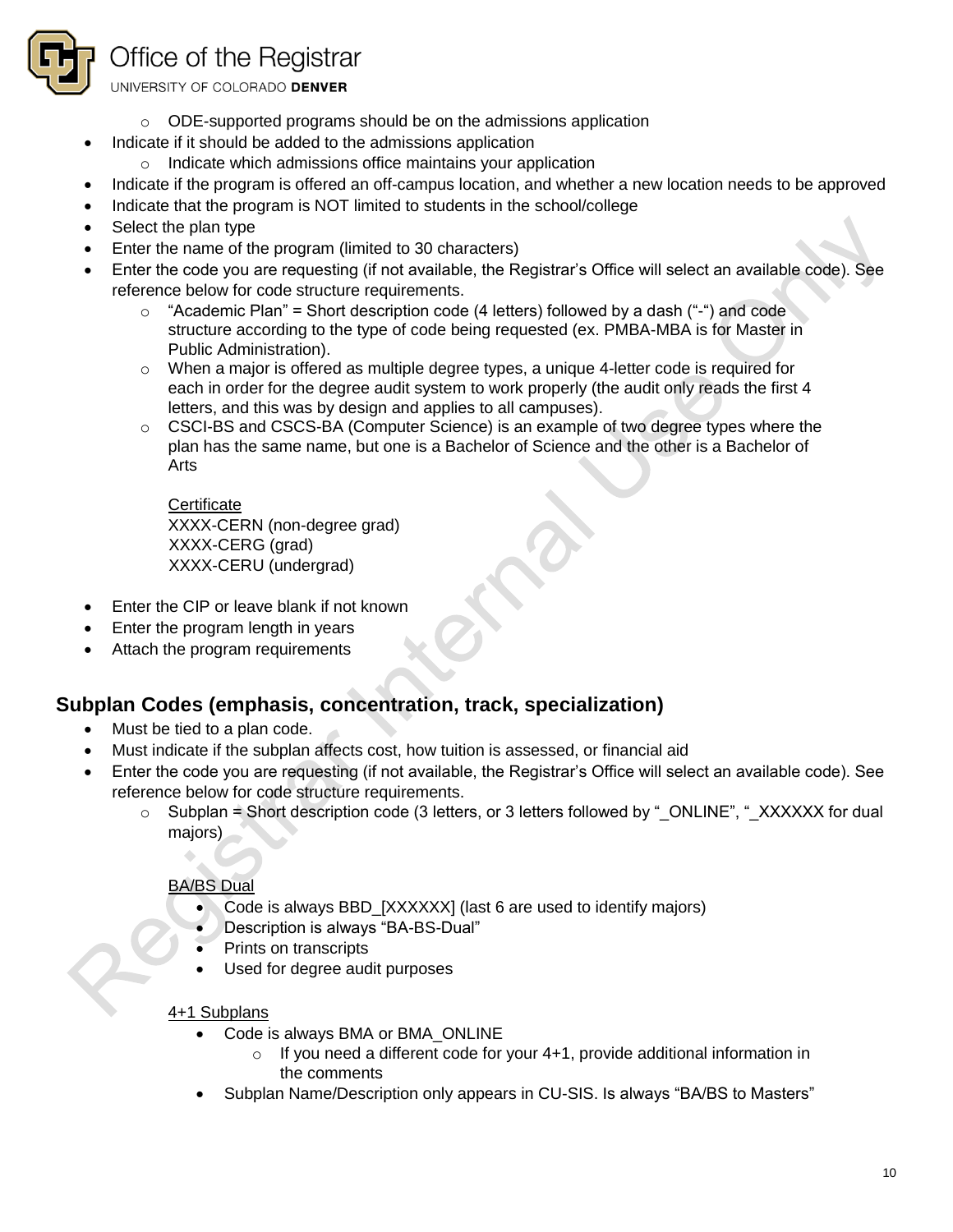

Never prints on transcripts

#### Online Subplans

- If you are requesting a way to identify an existing subplan as an online option
	- Request a subplan code that uses the existing on-campus code followed by '\_ONLINE'
		- Example XXX\_ONLINE
	- o Subplan Name/Description and transcript text should match the on-campus code.
- If you are requesting a way to identify a major, minor, licensure, certificate, endorsement, or dual-degree as an online option
	- o Request the subplan code 'ONLINE'
	- o Description is always "Online Degree"
	- o Will not print on transcript

Other population tracking (only for programs offered through CU-SIS)

- Enter the desire 3-letter code
	- $\circ$  If requested code isn't available, the Registrar's Office will choose a code
- Subplan Name/Description only appears in CU-SIS and is limited to 30 characters.
- If the code is associated with unique academic requirements and you would like it reflected on the transcript after students graduate, enter the transcript text

#### <span id="page-11-0"></span>**Subject/Prefix Code**

Subject areas are the specific areas of instruction in which courses are offered within academic organizations. For example, when a course is identified as MATH 1000, math is the subject area. Subject areas are tied to the academic organization (department or school/college). Subject areas are tied to courses.

- Subject/Prefix Code  $=$  4 letters
- Enter the full description for the Course Prefix/Subject Code (limit to 50 characters). Example: Ethnic **Studies**
- Enter the department the code belongs to
- Indicate if the code is replacing another existing code (this will also mean curriculum updates are required, which is a separate process)

### <span id="page-11-1"></span>**Updating a code or code description**

This option is rarely able to be used. Changes are usually required through a new code and inactivation of the prior code. Check with [cusisdev@ucdenver.edu](mailto:cusisdev@ucdenver.edu) if you have questions.

- Minor grammatical corrections are usually fine.
- Significant changes to the name of a program require discontinuation of the existing code and creation of a new code. If the existing code appears on any student record, a new code is required.

### <span id="page-11-2"></span>**Deactivating a code**

If there are active students with the code on the program/plan stack, the code will remain active until there are no longer any active students with the code. A "last admit term" will be added, but this will not prevent the code from